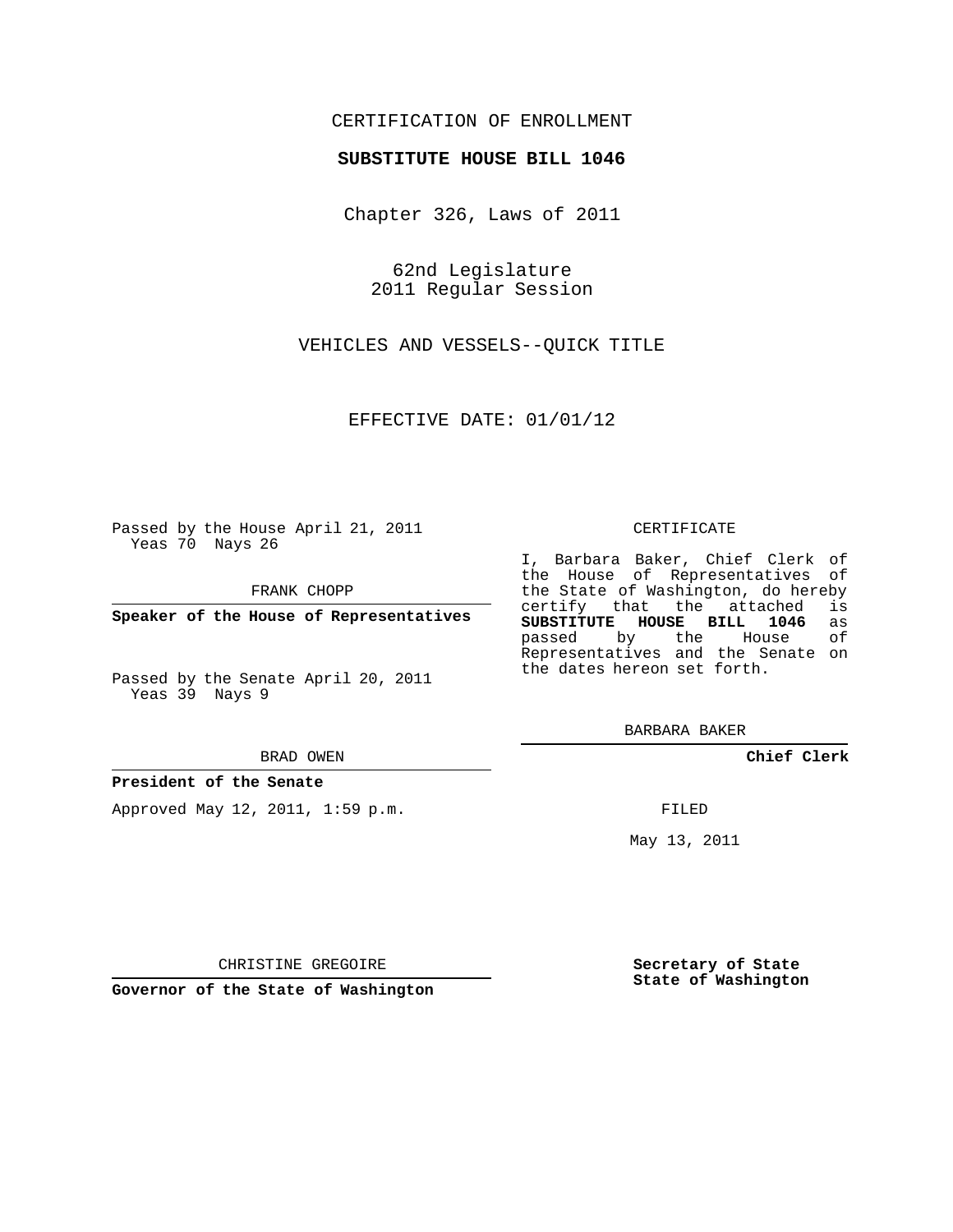# **SUBSTITUTE HOUSE BILL 1046** \_\_\_\_\_\_\_\_\_\_\_\_\_\_\_\_\_\_\_\_\_\_\_\_\_\_\_\_\_\_\_\_\_\_\_\_\_\_\_\_\_\_\_\_\_

\_\_\_\_\_\_\_\_\_\_\_\_\_\_\_\_\_\_\_\_\_\_\_\_\_\_\_\_\_\_\_\_\_\_\_\_\_\_\_\_\_\_\_\_\_

AS AMENDED BY THE SENATE

Passed Legislature - 2011 Regular Session

## **State of Washington 62nd Legislature 2011 Regular Session**

**By** House Transportation (originally sponsored by Representatives Moeller, Condotta, and Morris)

READ FIRST TIME 02/04/11.

 AN ACT Relating to vehicle and vessel quick title; amending RCW 88.02.640; adding a new section to chapter 46.12 RCW; adding a new section to chapter 46.17 RCW; adding a new section to chapter 46.68 RCW; adding a new section to chapter 88.02 RCW; creating a new section; and providing an effective date.

BE IT ENACTED BY THE LEGISLATURE OF THE STATE OF WASHINGTON:

 NEW SECTION. **Sec. 1.** A new section is added to chapter 46.12 RCW under the subchapter heading "general provisions" to read as follows:

 (1) The application for a quick title of a vehicle must be submitted by the owner or the owner's representative to the department, participating county auditor or other agent, or subagent appointed by the director on a form furnished or approved by the department and must contain:

 (a) A description of the vehicle, including make, model, vehicle identification number, type of body, and the odometer reading at the 16 time of delivery of the vehicle, when required;

 (b) The name and address of the person who is to be the registered owner of the vehicle and, if the vehicle is subject to a security interest, the name and address of the secured party; and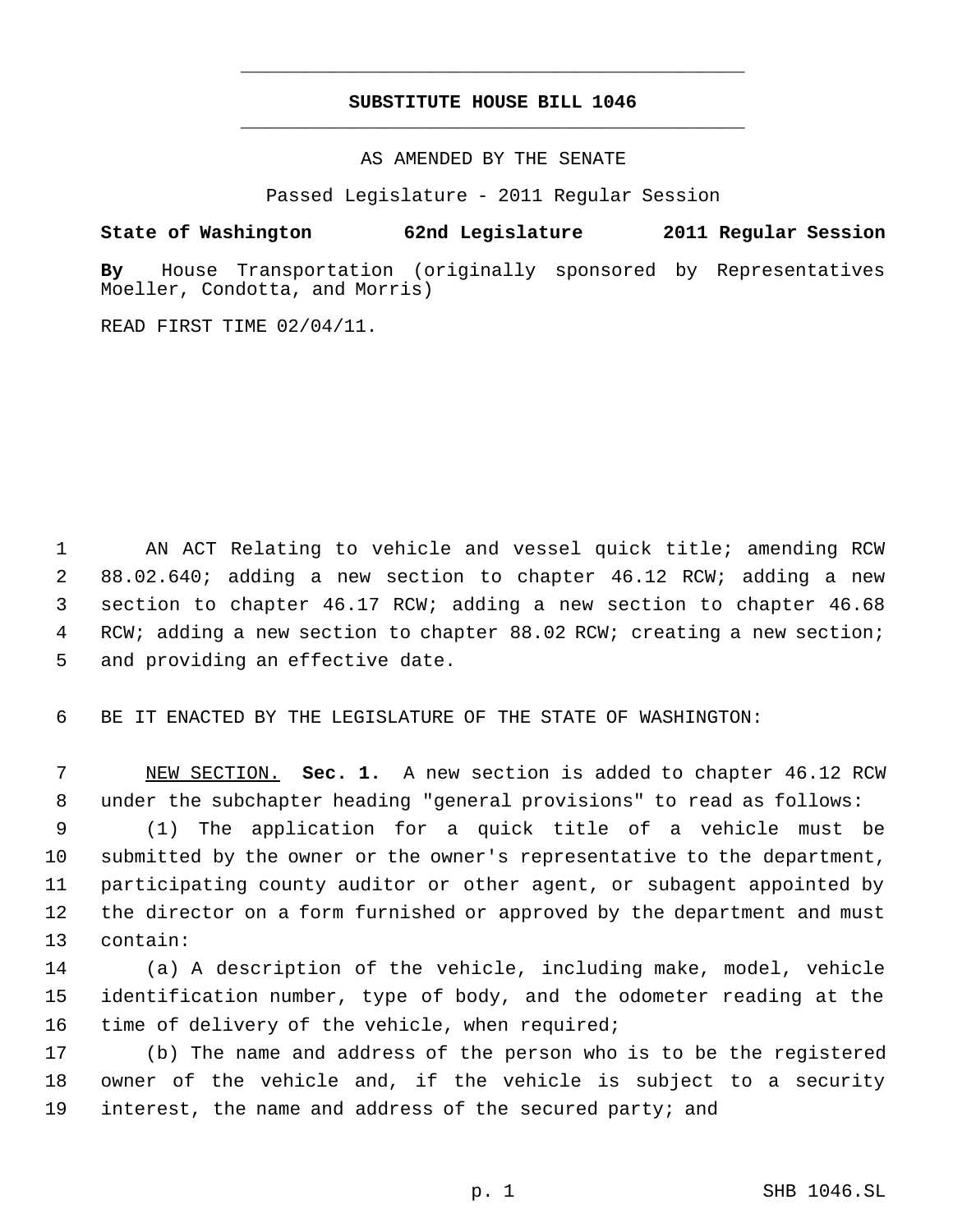(c) Other information as may be required by the department.

 (2) The application for a quick title must be signed by the person applying to be the registered owner and be sworn to by that person in the manner described under RCW 9A.72.085. The department must keep a copy of the application.

(3) The application for a quick title must be accompanied by:

 (a) All fees and taxes due for an application for a certificate of 8 title, including a quick title service fee under section 2 of this act; and

 (b) The most recent certificate of title or other satisfactory evidence of ownership.

 (4) All applications for quick title must meet the requirements established by the department.

 (5) For the purposes of this section, "quick title" means a certificate of title printed at the time of application.

 (6) The quick title process authorized under this section may not be used to obtain the first title issued to a vehicle previously designated as a salvage vehicle as defined in RCW 46.04.514.

 (7) A subagent may process a quick title under this section only after (a) the department has instituted a process in which blank certificates of title can be inventoried; (b) the county auditor of the county in which the subagent is located has processed quick titles for a minimum of six months; and (c) the county auditor approves a request from a subagent in its county to process quick titles.

 NEW SECTION. **Sec. 2.** A new section is added to chapter 46.17 RCW under the subchapter heading "certificate of title fees" to read as follows:

 Before accepting an application for a quick title of a vehicle under section 1 of this act, the department, participating county auditor or other agent, or subagent appointed by the director shall require the applicant to pay a fifty dollar quick title service fee in addition to any other fees and taxes required by law. The quick title service fee must be distributed under section 3 of this act.

 NEW SECTION. **Sec. 3.** A new section is added to chapter 46.68 RCW to read as follows: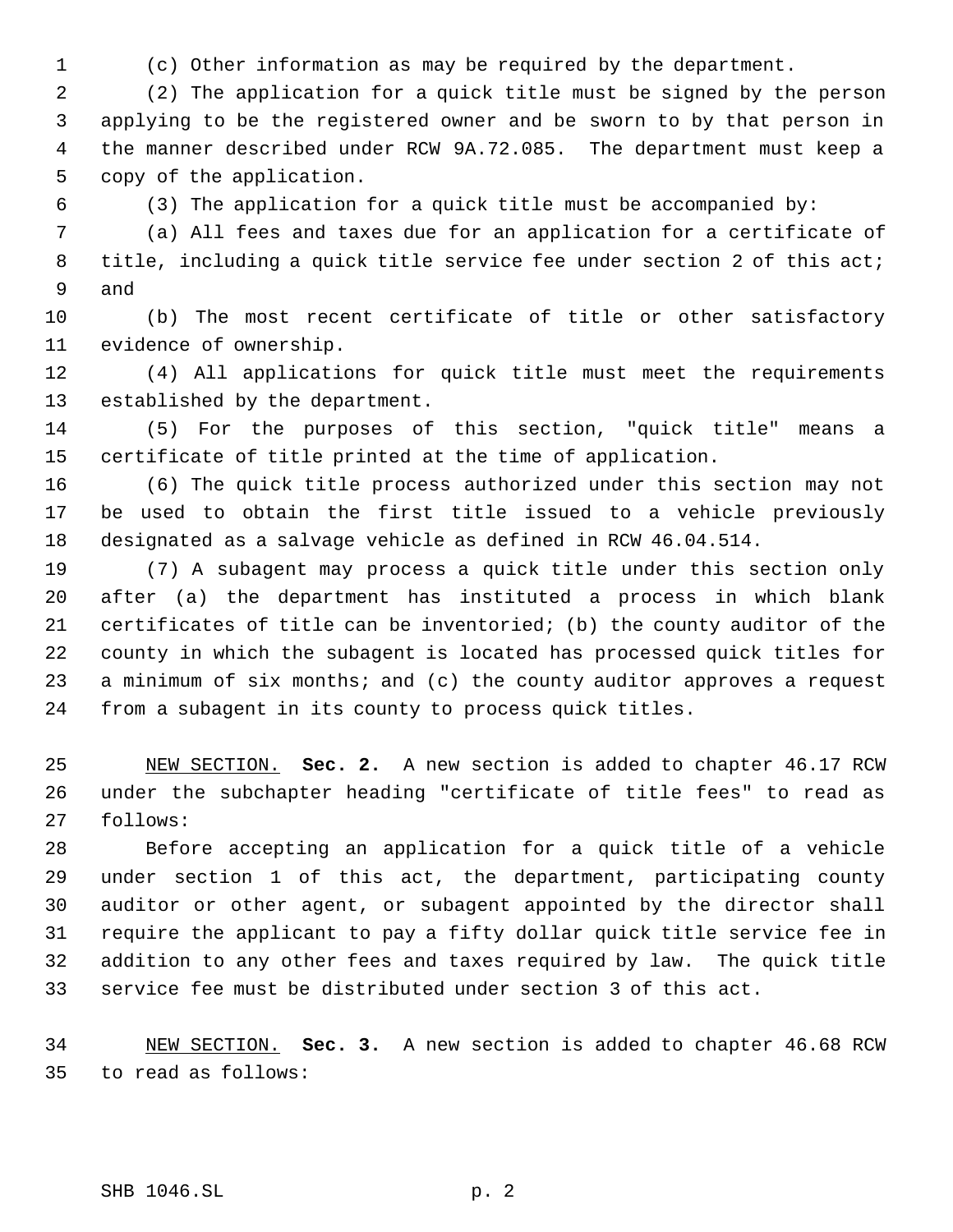(1) The quick title service fee imposed under section 2 of this act must be distributed as follows:

 (a) If the fee is paid to the director, the fee must be deposited to the motor vehicle fund established under RCW 46.68.070.

 (b) If the fee is paid to the participating county auditor or other agent or subagent appointed by the director, twenty-five dollars must be deposited to the motor vehicle fund established under RCW 46.68.070. The remainder must be retained by the county treasurer in the same manner as other fees collected by the county auditor.

 (2) For the purposes of this section, "quick title" has the same meaning as in section 1 of this act.

 NEW SECTION. **Sec. 4.** A new section is added to chapter 88.02 RCW under the subchapter heading "certificates of title" to read as follows:

 (1) The application for a quick title of a vessel must be made by the owner or the owner's representative to the department, participating county auditor or other agent, or subagent appointed by the director on a form furnished or approved by the department and must contain:

 (a) A description of the vessel, including make, model, hull 21 identification number, series, and body;

 (b) The name and address of the person who is to be the registered owner of the vessel and, if the vessel is subject to a security interest, the name and address of the secured party; and

(c) Other information as may be required by the department.

 (2) The application for a quick title must be signed by the person applying to be the registered owner and be sworn to by that person in the manner described under RCW 9A.72.085. The department must keep a copy of the application.

(3) The application for a quick title must be accompanied by:

 (a) All fees and taxes due for an application for a certificate of title, including a quick title service fee under RCW 88.02.640(1); and

 (b) The most recent certificate of title or other satisfactory evidence of ownership.

 (4) All applications for quick title must meet the requirements established by the department.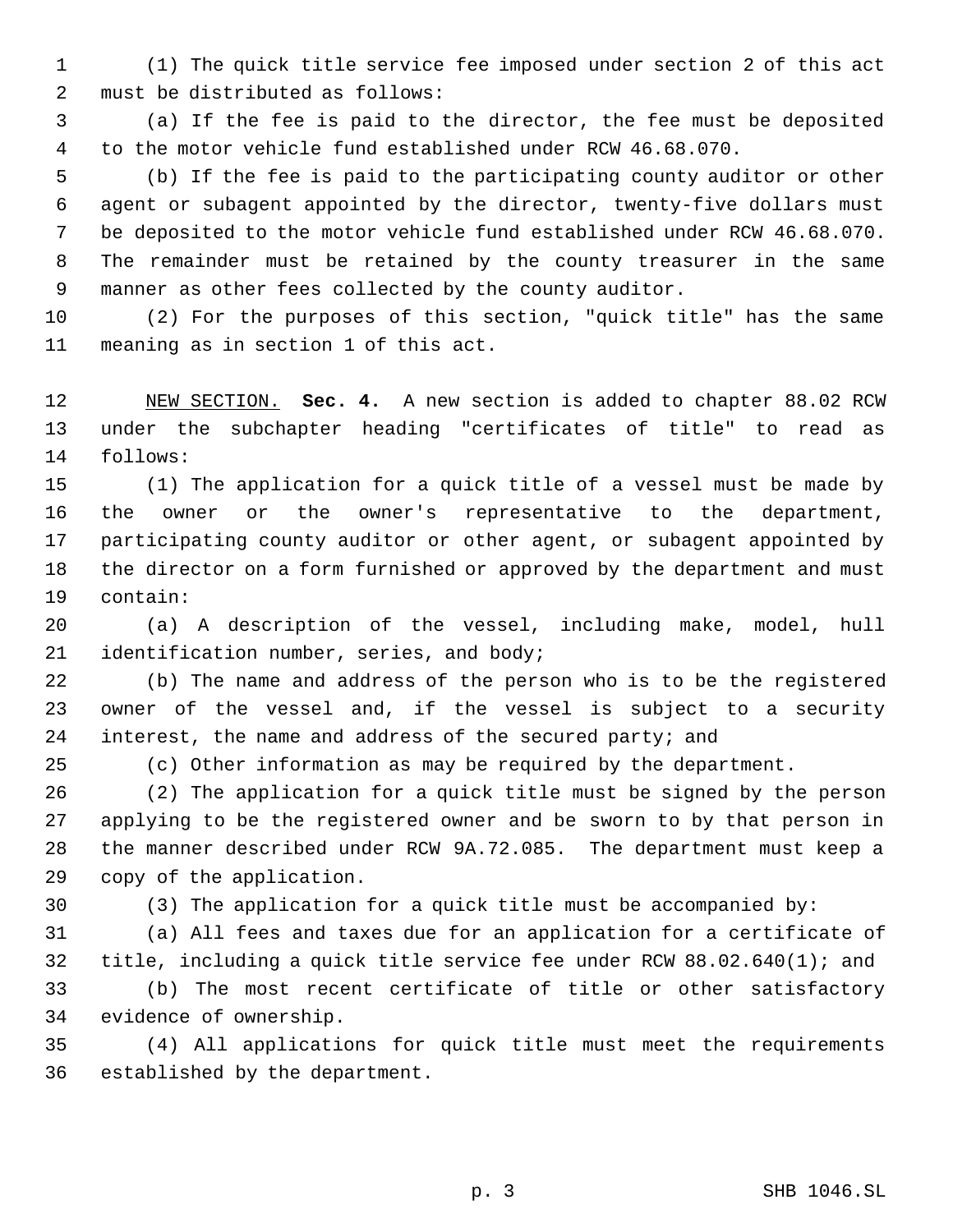1 (5) For the purposes of this section, "quick title" means a 2 certificate of title printed at the time of application.

 (6) A subagent may process a quick title under this section only after (a) the department has instituted a process in which blank certificates of title can be inventoried; (b) the county auditor of the county in which the subagent is located has processed quick titles for a minimum of six months; and (c) the county auditor approves a request from a subagent in its county to process quick titles.

 9 **Sec. 5.** RCW 88.02.640 and 2010 c 161 s 1028 are each amended to 10 read as follows:

11 (1) In addition to any other fees and taxes required by law, the 12 department, county auditor or other agent, or subagent appointed by the 13 director shall charge the following vessel fees:

| 14 | <b>FEE</b>                                                   | <b>AMOUNT</b>          | <b>AUTHORITY</b>               | <b>DISTRIBUTION</b>    |
|----|--------------------------------------------------------------|------------------------|--------------------------------|------------------------|
| 15 | (a) Dealer temporary permit                                  | \$5.00                 | RCW 88.02.800(2)               | General fund           |
| 16 | (b) Derelict vessel and                                      | Subsection (3) of this | Subsections $(3)$ and $(4)$ of | Subsection (3) of this |
| 17 | invasive species removal                                     | section                | this section                   | section                |
| 18 | (c) Duplicate registration                                   | \$1.25                 | RCW 88.02.590 $(1)(c)$         | General fund           |
| 19 | (d) Filing                                                   | RCW 46.17.005          | RCW 46.17.005                  | RCW 46.68.440          |
| 20 | (e) License plate                                            | RCW 46.17.015          | RCW 46.17.015                  | RCW 46.68.400          |
| 21 | technology                                                   |                        |                                |                        |
| 22 | (f) License service                                          | RCW 46.17.025          | RCW 46.17.025                  | RCW 46.68.220          |
| 23 | (g) Nonresident vessel                                       | \$25.00                | RCW 88.02.620(3)               | Subsection (6) of this |
| 24 | permit                                                       |                        |                                | section                |
| 25 | (h) Quick title service                                      | \$50.00                | Section $4(3)$ of this act     | Subsection (7) of this |
| 26 |                                                              |                        |                                | section                |
| 27 | (i) Registration                                             | \$10.50                | RCW 88.02.560(2)               | General fund           |
| 28 | $((\overrightarrow{ii}))$ (i) Replacement                    | \$1.25                 | RCW 88.02.595(1)(c)            | General fund           |
| 29 | decal                                                        |                        |                                |                        |
| 30 | $((\overrightarrow{ij}))$ (k) Title application              | \$5.00                 | RCW 88.02.515                  | General fund           |
| 31 | $((\cancel{(\mathbf{k})}) \underline{(\mathbf{l})}$ Transfer | \$1.00                 | RCW 88.02.560(7)               | General fund           |
| 32 | $((\text{H}))$ (m) Vessel visitor                            | \$30.00                | RCW 88.02.610(3)               | General fund           |
| 33 | permit                                                       |                        |                                |                        |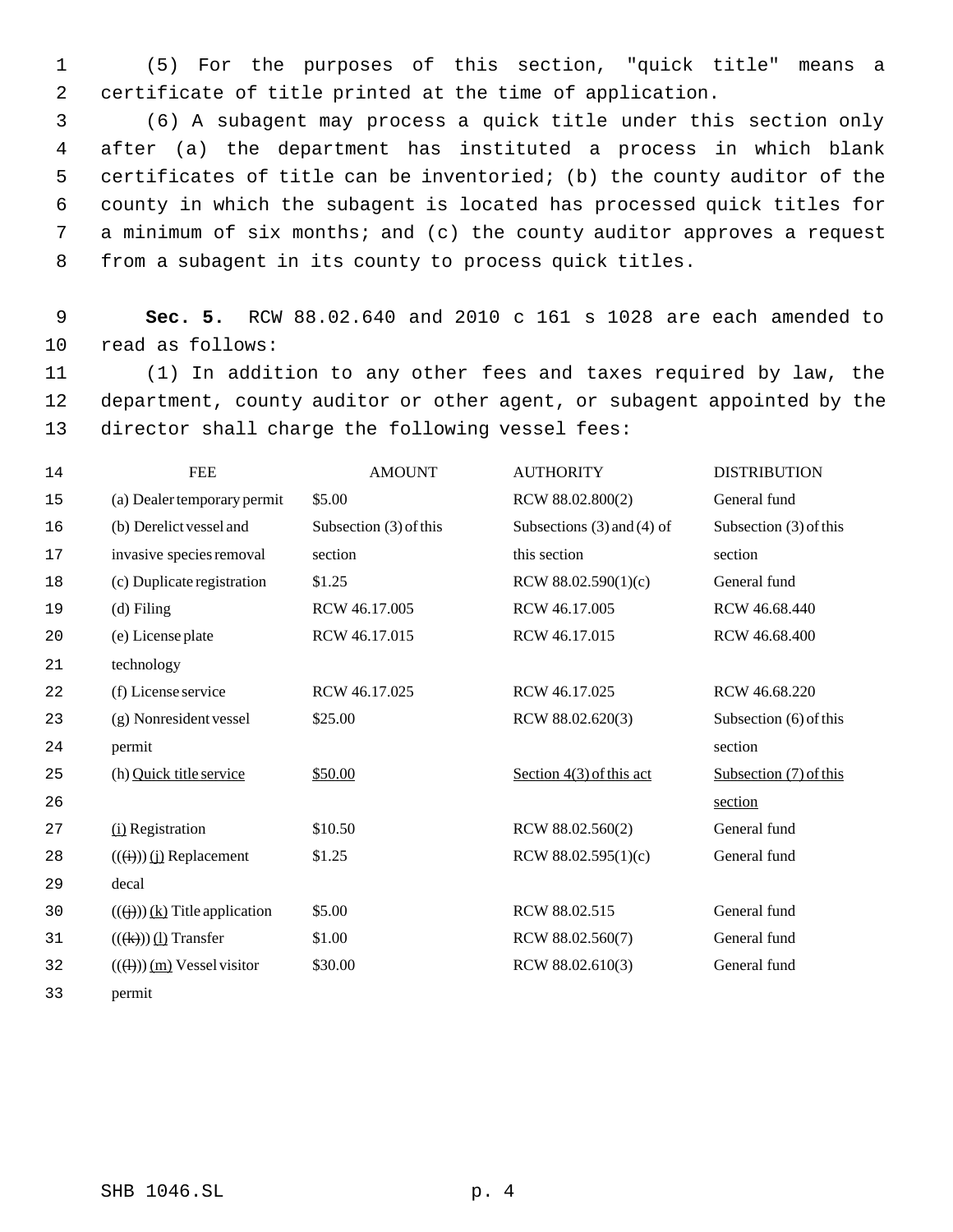(2) The five dollar dealer temporary permit fee required in subsection (1) of this section must be credited to the payment of registration fees at the time application for registration is made.

 (3)(a) Until June 30, 2012, the derelict vessel and invasive species removal fee required in subsection (1) of this section is five dollars and must be distributed as follows:

 (i) One dollar and fifty cents must be deposited in the aquatic invasive species prevention account created in RCW 77.12.879;

 (ii) One dollar must be deposited into the freshwater aquatic algae control account created in RCW 43.21A.667;

 (iii) Fifty cents must be deposited into the aquatic invasive species enforcement account created in RCW 43.43.400; and

 (iv) Two dollars must be deposited in the derelict vessel removal account created in RCW 79.100.100.

 (b) On and after June 30, 2012, the derelict vessel and invasive species removal fee is two dollars and must be deposited into the derelict vessel removal account created in RCW 79.100.100. If the department of natural resources indicates that the balance of the derelict vessel removal account, not including any transfer or appropriation of funds into the account or funds deposited into the account collected under subsection (5) of this section reaches one million dollars as of March 1st of any year, the collection of the two dollar derelict vessel and invasive species removal fee must be suspended for the following fiscal year.

 (4) Until January 1, 2014, an annual derelict vessel removal surcharge of one dollar must be charged with each vessel registration. The surcharge:

 (a) Is to address the significant backlog of derelict vessels accumulated in Washington state waters that pose a threat to the health and safety of the people and to the environment;

 (b) Is to be used only for the removal of vessels that are less than seventy-five feet in length; and

 (c) Must be deposited into the derelict vessel removal account created in RCW 79.100.100.

 (5) The twenty-five dollar nonresident vessel permit fee must be paid by the vessel owner to the department for the cost of providing the identification document by the department. Any moneys remaining